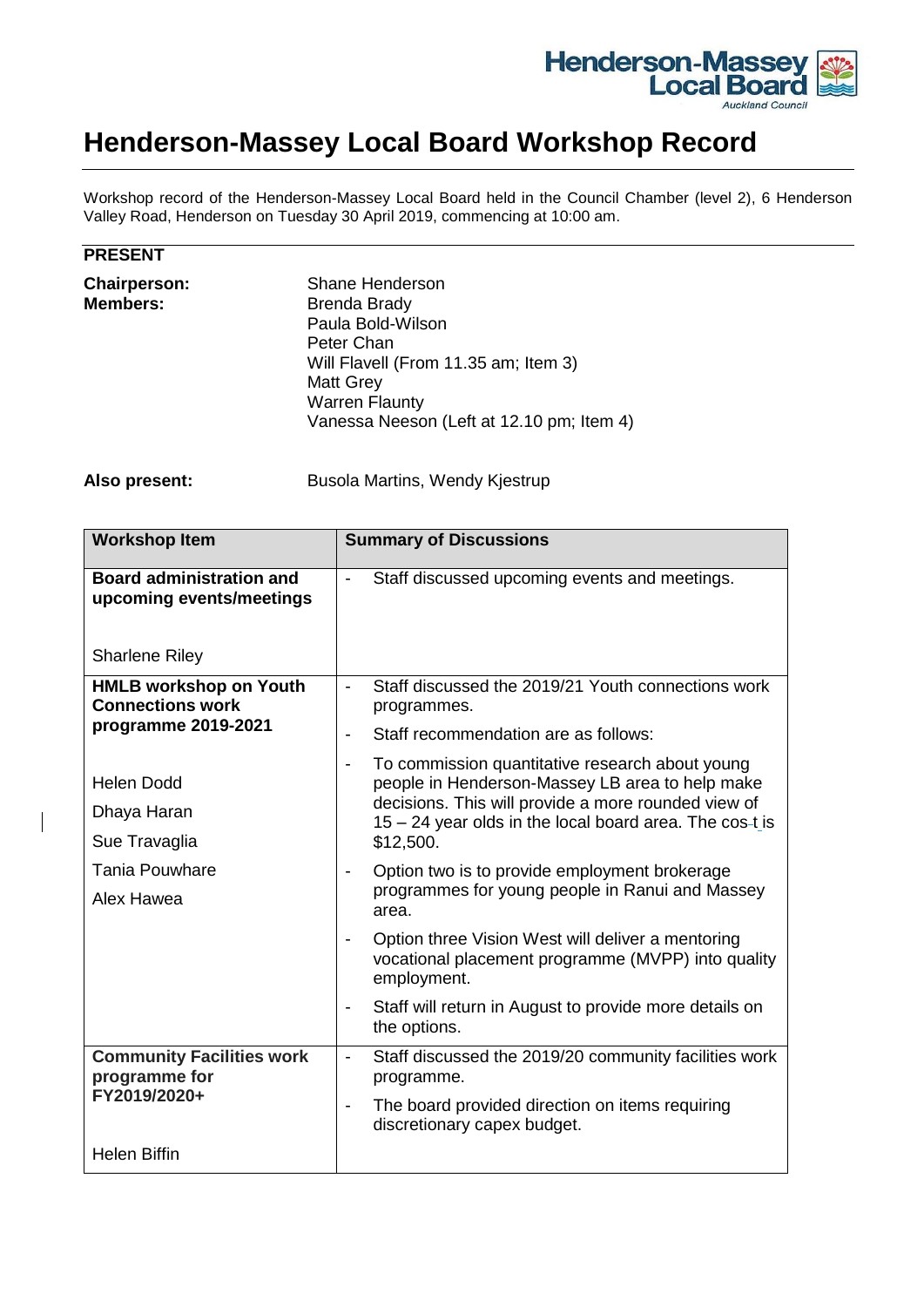

| <b>Workshop Item</b>                                                                                             | <b>Summary of Discussions</b>                                                                                                                                                                                                                                                                                |
|------------------------------------------------------------------------------------------------------------------|--------------------------------------------------------------------------------------------------------------------------------------------------------------------------------------------------------------------------------------------------------------------------------------------------------------|
| <b>Henderson Massey Local</b><br><b>Board - One Local Initiative</b><br>(OLI)<br>John Dragicevich<br>Roscoe Webb | Staff gave an overview of how council is working on<br>$\overline{\phantom{a}}$<br>delivering the OLI.                                                                                                                                                                                                       |
|                                                                                                                  | One Local Initiative for HMLB is to acquire land in the<br>$\blacksquare$<br>north-west to prepare for a swimming pool and create<br>a new sports suburb park within the Redhills precinct.                                                                                                                  |
|                                                                                                                  | Land acquisition is not only for future needs but also<br>$\qquad \qquad \blacksquare$<br>for current needs.                                                                                                                                                                                                 |
|                                                                                                                  | Options for land acquisition is being undertaken by<br>$\overline{\phantom{a}}$<br>Panuku and will be presented to the local board in a<br>business case.                                                                                                                                                    |
|                                                                                                                  | Members requested amendment to the one-pager<br>$\overline{\phantom{a}}$<br>presented to the board as an update to the OLI.                                                                                                                                                                                  |
|                                                                                                                  | Approval has been provided by the Finance and Audit<br>$\overline{\phantom{a}}$<br>Committee to progress to the acquisition of land to<br>enable the creation of parks facilities in the<br>Henderson-Massey local board area.                                                                               |
| <b>Auckland Transport</b><br><b>Community Safe Fund</b>                                                          | Staff discussed Community Safe Fund (CSF) projects<br>$\blacksquare$<br>which includes:                                                                                                                                                                                                                      |
| <b>Presentation</b><br>Owena Schuster                                                                            | Physical measures raised by the local community to<br>$\overline{\phantom{a}}$<br>prevent, control or mitigate identified local road and<br>street safety hazards which expose people using any<br>form of road and street transport to demonstratable<br>hazards which may result in death or serious harm. |
|                                                                                                                  | The board gave informal direction on options for<br>$\overline{\phantom{a}}$<br>spending the fund.                                                                                                                                                                                                           |
| Kauri Dieback Response in                                                                                        | Kauri Dieback is threatening kauri with extinction.<br>$\overline{\phantom{a}}$                                                                                                                                                                                                                              |
| <b>Local Parks</b>                                                                                               | \$105m has been allocated to Kaurie Dieback over a<br>$\blacksquare$<br>10 year period.                                                                                                                                                                                                                      |
|                                                                                                                  | The primary objective of the kauri dieback parks<br>mitigation programme is the protection of healthy<br>kauri.                                                                                                                                                                                              |
|                                                                                                                  | The funding available from the Natural Environment<br>Targeted rate will not be enough to protect all kauri in<br>our region – choices have to be made.                                                                                                                                                      |
|                                                                                                                  | To support decision-making a prioritisation tool has<br>$\overline{\phantom{a}}$<br>been developed to identify parks across the region<br>that would benefit the most.                                                                                                                                       |
|                                                                                                                  | The purpose of the local parks track plan is to outline<br>how Council, Local Boards, iwi and the Community<br>will work together to enable public access to and<br>through local parks in a way that reduces the risk of<br>kauri dieback disease and supports broader forest<br>health.                    |
|                                                                                                                  | Staff recommendation to Local Boards is that tracks<br>in local parks in close proximity to high value kauri                                                                                                                                                                                                 |